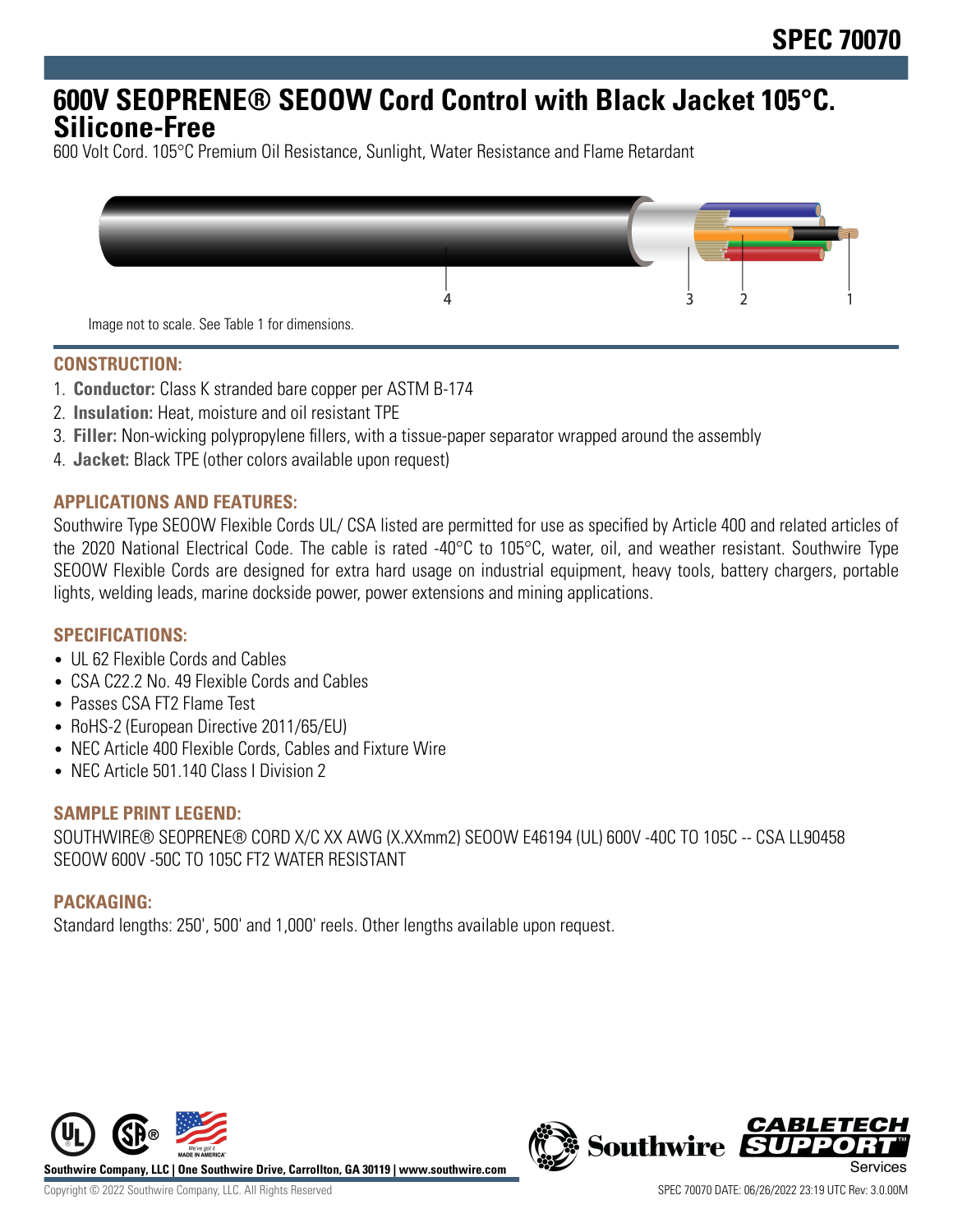## **Table 1 – Weights and Measurements**

| <b>Stock</b><br>Number | CCI Part  | Cond. Size    | Cond.<br>Number | Cond.<br><b>Strands</b> | Insul.<br><b>Thickness</b> | Jacket<br><b>Thickness</b> | Approx.<br>OD | Approx.<br>Weight | Ampacity       | <b>DC</b><br>Resistance |
|------------------------|-----------|---------------|-----------------|-------------------------|----------------------------|----------------------------|---------------|-------------------|----------------|-------------------------|
|                        |           | AWG/<br>Kcmil | Count           | # x AWG                 | mil                        | mil                        | inch          | lb/1000ft         | Amp            | $\Omega/1000$ ft        |
| 550560                 | 22225     | 18            | $\mathbf{2}$    | 16/30                   | 30                         | 60                         | 0.342         | 54                | 10             | 6.4                     |
| 550561                 | 22325     | 18            | $\sqrt{3}$      | 16/30                   | $30\,$                     | 60                         | 0.362         | 64                | 10             | 6.4                     |
| 551469                 | 22425     | 18            | 4               | 16/30                   | 30                         | 60                         | 0.387         | 79                | 7              | 6.4                     |
| 569645                 | 30505     | 18            | 5               | 16/30                   | 30                         | 80                         | 0.462         | 108               | 5              | 6.4                     |
| 598758                 | 30605     | 18            | 6               | 16/30                   | 30                         |                            | 0.484         | 118               | 5.5            | 6.4                     |
| 598728                 | 30705     | 18            | $\overline{7}$  | 16/30                   | 30                         |                            | 0.484         | 125               | 4.5            | 6.4                     |
| 598729                 | 30805     | 18            | 8               | 16/30                   | 30                         |                            | 0.517         | 141               | 4.5            | 6.4                     |
| 598730                 | 31005     | 18            | 10              | 16/30                   | 30                         |                            | 0.592         | 169               | 3.5            | 6.4                     |
| 598731                 | 31205     | 18            | 12              | 16/30                   | 30                         |                            | 0.61          | 192               | 3.5            | 6.4                     |
| 598732                 | 31405     | 18            | 14              | 16/30                   | 30                         |                            | 0.636         | 216               | 3.5            | 6.4                     |
| 595487                 | 31605     | 18            | 16              | 16/30                   | 30                         |                            | 0.695         | 252               | 3.5            | 6.4                     |
| 598733                 | <b>NA</b> | 18            | 24              | 18/41                   | 30                         | 100                        | 0.810         | 343               | 3.5            | 3.521                   |
| 550634                 | 22226     | 16            | $\overline{2}$  | 26/30                   | 30                         | 60                         | 0.367         | 62                | 13             | 4.12                    |
| 550464                 | 22426     | 16            | $\overline{4}$  | 26/30                   | $30\,$                     | 60                         | 0.415         | 91                | 10             | 4.12                    |
| 550555                 | 30506     | 16            | 5               | 26/30                   | 30                         | $80\,$                     | 0.492         | 128               | 8              | 4.12                    |
| 562791                 | 30606     | 16            | 6               | 26/30                   | $30\,$                     |                            | 0.522         | 144               | 8              | 4.12                    |
| 595375                 | 30706     | 16            | $\overline{7}$  | 26/30                   | 30                         |                            | 0.522         | 153               | $\overline{7}$ | 4.12                    |
| 589888                 | 30806     | 16            | 8               | 26/30                   | 30                         |                            | 0.56          | 173               | 7              | 4.12                    |
| 598735                 | 31006     | 16            | 10              | 26/30                   | 30                         |                            | 0.634         | 210               | 5              | 4.12                    |
| 594889                 | 31206     | 16            | 12              | 26/30                   | 30                         |                            | 0.698         | 260               | 5              | 4.12                    |
| 598736                 | 31406     | 16            | 14              | 26/30                   | 30                         |                            | 0.725         | 285               | 5              | 4.12                    |
| 598737                 | 31606     | 16            | 16              | 26/30                   | 30                         |                            | 0.755         | 314               | 5              | 4.12                    |
| 595667                 | <b>NA</b> | 16            | 24              | 26/30                   | 30                         | 97                         | 0.864         | 441               | 5              | 4.12                    |
| 598738                 | 33006     | 16            | 30              | 26/30                   | 30                         |                            | 0.99          | 553               | 4.5            | 4.12                    |
| 550562                 | 22227     | 14            | $\overline{2}$  | 41/30                   | 45                         | 80                         | 0.497         | 114               | 18             | 2.64                    |
| 550398                 | 22327     | 14            | 3               | 41/30                   | 45                         | $80\,$                     | 0.522         | 140               | 18             | 2.64                    |
| 550399                 | 22427     | 14            | 4               | 41/30                   | 45                         | $80\,$                     | 0.565         | 166               | 15             | 2.64                    |
| 550626                 | 30507     | 14            | 5               | 41/30                   | 45                         | 95                         | 0.642         | 214               | 12             | 2.64                    |
| 550626                 | 30507     | 14            | 5               | 41/30                   | 45                         |                            | 0.642         | 212               | 4              | 2.64                    |
| 598739                 | 30607     | 14            | 6               | 41/30                   | 45                         |                            | 0.69          | 245               | 12             | 2.64                    |
| 598740                 | 30707     | 14            | $\overline{7}$  | 41/30                   | 50                         |                            | 0.69          | 261               | 10             | 2.64                    |
| 598741                 | 30807     | 14            | 8               | 41/30                   | 50                         |                            | 0.743         | 295               | 10             | 2.64                    |
| 589921                 | 31007     | 14            | $10\,$          | 41/30                   | 50                         |                            | 0.858         | 358               | $\overline{7}$ | 2.64                    |
| 598742                 | 31207     | 14            | 12              | 41/30                   | 50                         | $\overline{\phantom{a}}$   | 0.885         | 405               | 7              | 2.64                    |
| 598743                 | 31607     | 14            | 16              | 41/30                   | 50                         |                            | 1.007         | 533               | $\overline{7}$ | 2.64                    |
| 598744                 | 33007     | 14            | $30\,$          | 41/30                   | 50                         | $\overline{\phantom{a}}$   | 1.31          | 945               | 6              | 2.64                    |
| 550432                 | 22228     | 12            | $\overline{2}$  | 65/30                   | 45                         | 95                         | 0.57          | 153               | 25             | 1.66                    |
| 550395                 | 22328     | 12            | 3               | 65/30                   | 45                         | 95                         | 0.592         | 185               | 25             | 1.66                    |
| 550397                 | 22428     | 12            | 4               | 65/30                   | 45                         | 95                         | 0.642         | 227               | 20             | 1.66                    |
| 550497                 | 30508     | 12            | 5               | 65/30                   | 45                         | 95                         | 0.707         | 280               | 16             | 1.66                    |

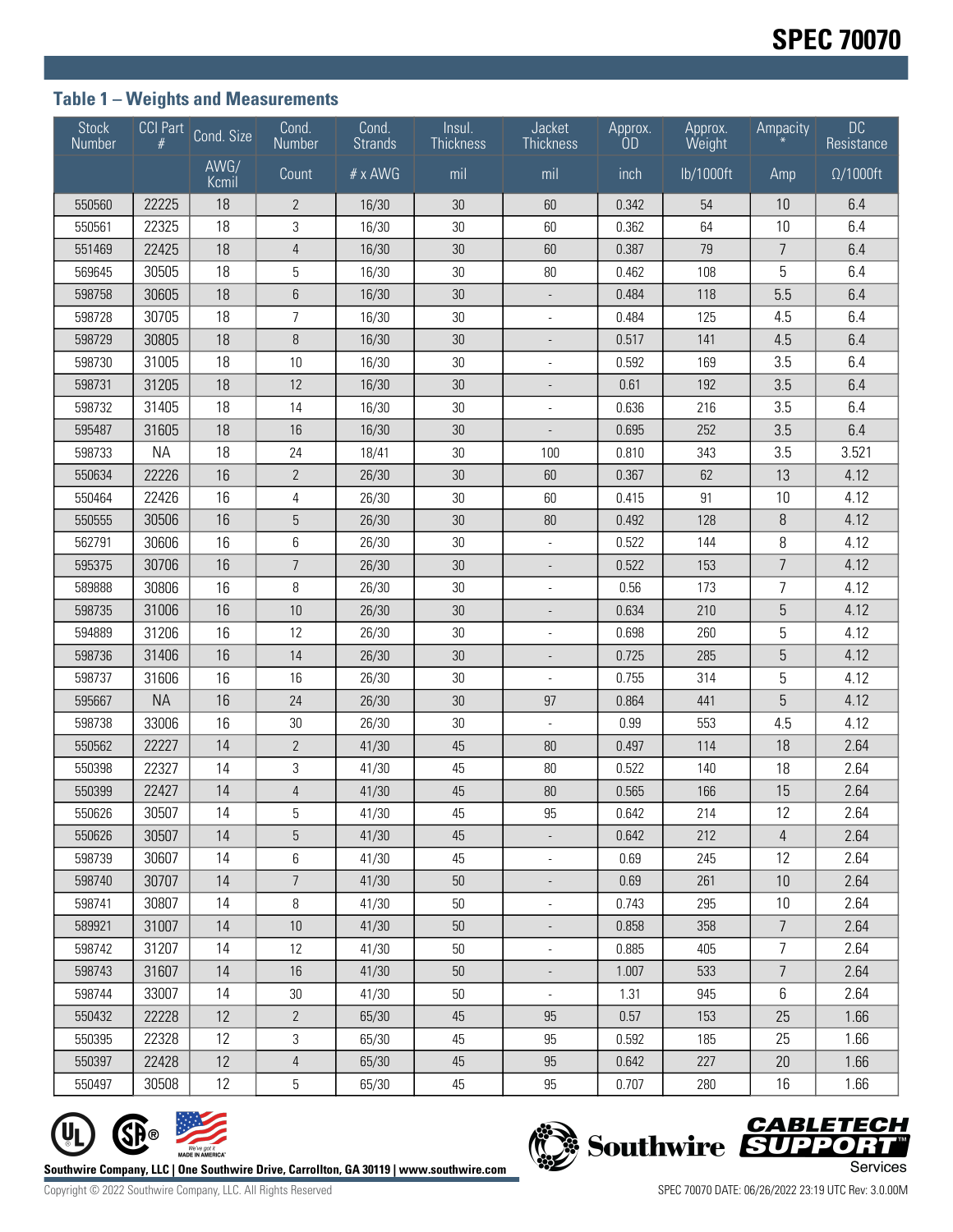# **SPEC 70070**

| <b>Stock</b><br><b>Number</b> | <b>CCI Part</b><br># | Cond. Size    | Cond.<br>Number | Cond.<br><b>Strands</b> | Insul.<br><b>Thickness</b> | Jacket<br><b>Thickness</b> | Approx.<br>0D | Approx.<br>Weight | Ampacity | DC<br>Resistance |
|-------------------------------|----------------------|---------------|-----------------|-------------------------|----------------------------|----------------------------|---------------|-------------------|----------|------------------|
|                               |                      | AWG/<br>Kcmil | Count           | $# \times$ AWG          | mil                        | mil                        | inch          | lb/1000ft         | Amp      | $\Omega/1000$ ft |
| 598745                        | 30608                | 12            | 6               | 65/30                   | 45                         |                            | 0.745         | 308               | 16       | 1.66             |
| 598746                        | 30808                | 12            | 8               | 65/30                   | 45                         | -                          | 0.802         | 373               | 14       | 1.66             |
| 598750                        | 31208                | 12            | 12              | 65/30                   | 45                         |                            | 0.99          | 552               | 10       | 1.66             |
| 550431                        | 22229                | 10            | 2               | 104/30                  | 45                         | 105                        | 0.615         | 196               | 30       | 1.05             |
| 550393                        | 22329                | 10            | 3               | 104/30                  | 45                         | 105                        | 0.65          | 245               | 30       | 1.05             |
| 550394                        | 22429                | 10            | 4               | 104/30                  | 45                         | 105                        | 0.702         | 301               | 25       | 1.05             |
| 550875                        | 30509                | 10            | 5               | 104/30                  | 45                         | 105                        | 0.76          | 358               | 20       | 1.05             |
| 598751                        | 30609                | 10            | 6               | 104/30                  | 45                         | 105                        | 0.82          | 421               | 20       | 1.05             |
| 598752                        | 30709                | 10            | ⇁               | 104/30                  | 45                         | 105                        | 0.85          | 449               | 17       | 1.05             |
| 598753                        | 31009                | 10            | 10              | 104/30                  | 45                         | 105                        | 1.052         | 649               | 12       | 1.05             |

All dimensions are nominal and subject to normal manufacturing tolerances

◊ Cable marked with this symbol is a standard stock item

\* Ampacities are based on TABLE 400.5(A)of the 2014 National Electrical Code and CEC Table 12.





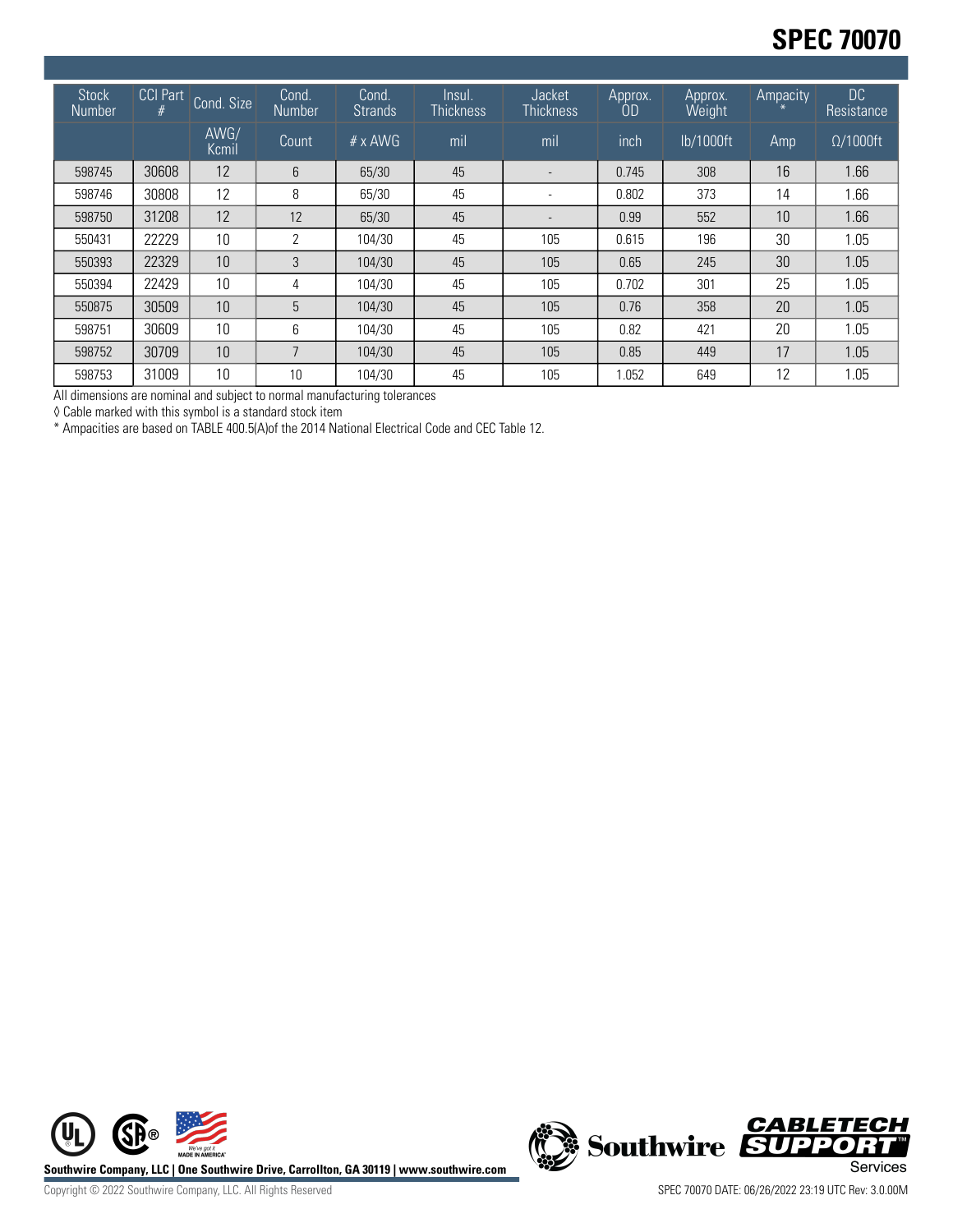## **Table 2 – Weights and Measurements (Metric)**

| <b>Stock</b><br>Number | <b>CCI Part</b> | Cond. Size    | Cond.<br>Number | Cond.<br><b>Strands</b> | Insul.<br><b>Thickness</b> | Jacket<br><b>Thickness</b> | Approx.<br>0D | Approx.<br>Weight | Ampacity        | <b>DC</b><br>Resistance |
|------------------------|-----------------|---------------|-----------------|-------------------------|----------------------------|----------------------------|---------------|-------------------|-----------------|-------------------------|
|                        |                 | AWG/<br>Kcmil | Count           | # x AWG                 | mm                         | mm                         | mm            | kg/km             | Amp             | $\Omega$ /km            |
| 550560                 | 22225           | 18            | $\overline{2}$  | 16/30                   | 0.76                       | 1.52                       | 8.69          | 80                | 10              | 21.00                   |
| 550561                 | 22325           | 18            | 3               | 16/30                   | 0.76                       | 1.52                       | 9.19          | 95                | 10              | 21.00                   |
| 551469                 | 22425           | 18            | $\overline{4}$  | 16/30                   | 0.76                       | 1.52                       | 9.83          | 118               | $\overline{7}$  | 21.00                   |
| 569645                 | 30505           | 18            | 5               | 16/30                   | 0.76                       | 2.03                       | 11.73         | 161               | 5               | 21.00                   |
| 598758                 | 30605           | 18            | $6\phantom{1}$  | 16/30                   | 0.76                       |                            | 12.29         | 176               | 5.5             | 21.00                   |
| 598728                 | 30705           | 18            | $\overline{7}$  | 16/30                   | 0.76                       |                            | 12.29         | 186               | 4.5             | 21.00                   |
| 598729                 | 30805           | 18            | 8               | 16/30                   | 0.76                       |                            | 13.13         | 210               | 4.5             | 21.00                   |
| 598730                 | 31005           | 18            | 10              | 16/30                   | 0.76                       |                            | 15.04         | 251               | 3.5             | 21.00                   |
| 598731                 | 31205           | 18            | 12              | 16/30                   | 0.76                       |                            | 15.49         | 286               | 3.5             | 21.00                   |
| 598732                 | 31405           | 18            | 14              | 16/30                   | 0.76                       |                            | 16.15         | 321               | 3.5             | 21.00                   |
| 595487                 | 31605           | 18            | 16              | 16/30                   | 0.76                       |                            | 17.65         | 375               | 3.5             | 21.00                   |
| 598733                 | <b>NA</b>       | 18            | 24              | 18/41                   | 0.76                       | 2.54                       | 20.57         | 510               | 3.5             | 11.55                   |
| 550634                 | 22226           | 16            | $\overline{2}$  | 26/30                   | 0.76                       | 1.52                       | 9.32          | 92                | 13              | 13.52                   |
| 550464                 | 22426           | 16            | 4               | 26/30                   | 0.76                       | 1.52                       | 10.54         | 135               | 10              | 13.52                   |
| 550555                 | 30506           | 16            | $\overline{5}$  | 26/30                   | 0.76                       | 2.03                       | 12.50         | 190               | 8               | 13.52                   |
| 562791                 | 30606           | 16            | 6               | 26/30                   | 0.76                       |                            | 13.26         | 214               | 8               | 13.52                   |
| 595375                 | 30706           | 16            | $\overline{7}$  | 26/30                   | 0.76                       |                            | 13.26         | 228               | $\overline{7}$  | 13.52                   |
| 589888                 | 30806           | 16            | 8               | 26/30                   | 0.76                       |                            | 14.22         | 257               | $\overline{7}$  | 13.52                   |
| 598735                 | 31006           | 16            | 10              | 26/30                   | 0.76                       |                            | 16.10         | 313               | $\overline{5}$  | 13.52                   |
| 594889                 | 31206           | 16            | 12              | 26/30                   | 0.76                       |                            | 17.73         | 387               | 5               | 13.52                   |
| 598736                 | 31406           | 16            | 14              | 26/30                   | 0.76                       |                            | 18.42         | 424               | $\overline{5}$  | 13.52                   |
| 598737                 | 31606           | 16            | 16              | 26/30                   | 0.76                       |                            | 19.18         | 467               | 5               | 13.52                   |
| 595667                 | <b>NA</b>       | 16            | 24              | 26/30                   | 0.76                       | 2.46                       | 21.95         | 656               | 5               | 13.52                   |
| 598738                 | 33006           | 16            | 30              | 26/30                   | 0.76                       |                            | 25.15         | 823               | 4.5             | 13.52                   |
| 550562                 | 22227           | 14            | $\overline{2}$  | 41/30                   | 1.14                       | 2.03                       | 12.62         | 170               | 18              | 8.66                    |
| 550398                 | 22327           | 14            | 3               | 41/30                   | 1.14                       | 2.03                       | 13.26         | 208               | 18              | 8.66                    |
| 550399                 | 22427           | 14            | $\overline{4}$  | 41/30                   | 1.14                       | 2.03                       | 14.35         | 247               | 15              | 8.66                    |
| 550626                 | 30507           | 14            | 5               | 41/30                   | 1.14                       | 2.41                       | 16.31         | 318               | 12              | 8.66                    |
| 550626                 | 30507           | 14            | 5               | 41/30                   | 1.14                       |                            | 16.31         | 315               | 4               | 8.66                    |
| 598739                 | 30607           | 14            | 6               | 41/30                   | 1.14                       |                            | 17.53         | 365               | 12              | 8.66                    |
| 598740                 | 30707           | 14            | $\overline{7}$  | 41/30                   | 1.27                       |                            | 17.53         | 388               | 10              | 8.66                    |
| 598741                 | 30807           | 14            | 8               | 41/30                   | 1.27                       |                            | 18.87         | 439               | 10              | 8.66                    |
| 589921                 | 31007           | 14            | $10\,$          | 41/30                   | 1.27                       |                            | 21.79         | 533               | $7\overline{ }$ | 8.66                    |
| 598742                 | 31207           | 14            | 12              | 41/30                   | 1.27                       |                            | 22.48         | 603               | $\overline{7}$  | 8.66                    |
| 598743                 | 31607           | 14            | 16              | 41/30                   | 1.27                       |                            | 25.58         | 793               | $\overline{7}$  | 8.66                    |
| 598744                 | 33007           | 14            | 30              | 41/30                   | 1.27                       |                            | 33.27         | 1406              | 6               | 8.66                    |
| 550432                 | 22228           | 12            | $\mathbf{2}$    | 65/30                   | 1.14                       | 2.41                       | 14.48         | 228               | 25              | 5.45                    |
| 550395                 | 22328           | 12            | 3               | 65/30                   | 1.14                       | 2.41                       | 15.04         | 275               | 25              | 5.45                    |
| 550397                 | 22428           | 12            | 4               | 65/30                   | 1.14                       | 2.41                       | 16.31         | 338               | 20              | 5.45                    |
| 550497                 | 30508           | 12            | 5               | 65/30                   | 1.14                       | 2.41                       | 17.96         | 417               | 16              | 5.45                    |